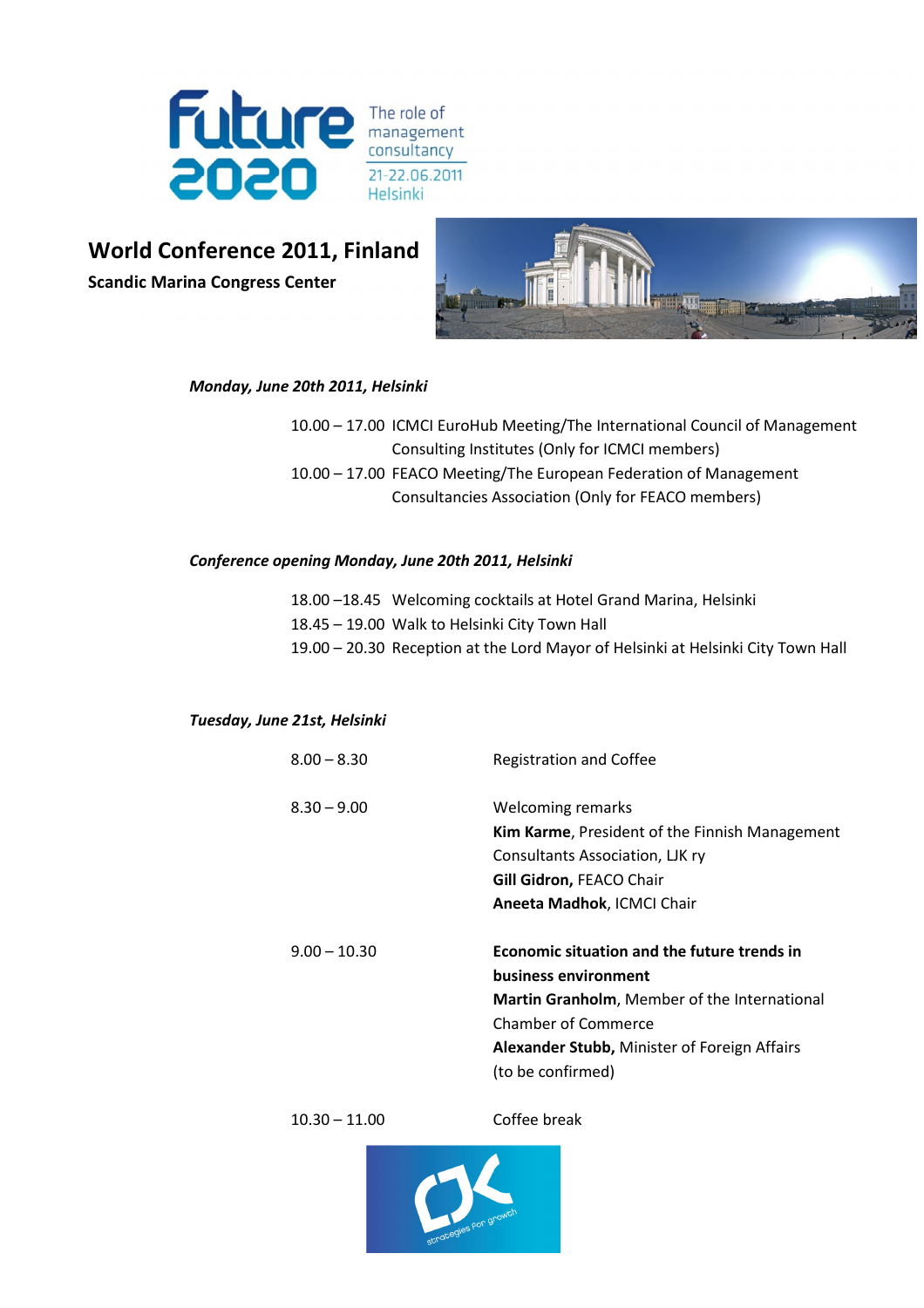

| $11.00 - 12.00$ | Key Note Speakers Industry<br>Stig Gustavsson, Chairman of the Board KCI<br>Jorma Ollila (Nokia) (to be confirmed)<br>International (to be confirmed) |
|-----------------|-------------------------------------------------------------------------------------------------------------------------------------------------------|
| $12.00 - 13.00$ | Lunch                                                                                                                                                 |
| $13.00 - 14.15$ | Key Note Speaker Academic<br>Alf Rehn, Professor at University of Turku<br>Maribel Segura, Universidad Carlos III de Madrid                           |
| $14.15 - 14.45$ | Coffee break                                                                                                                                          |
| $14.45 - 15.45$ | Panel discussion: Sustainable growth<br>Alf Rehn, Sirpa Pietikäinen, Matti Vanhanen                                                                   |
| $15.45 - 17.00$ | Panel Discussion: Labor mobility and know how<br>Nikolas Elomaa, SAK, Aneeta Madhok<br>(one/two additional person to be contacted)                    |
| $17.00 - 17.15$ | Closing remarks of the day                                                                                                                            |



| $18.30 - >$     |                                                                                             |
|-----------------|---------------------------------------------------------------------------------------------|
| $18.30 - 19.00$ | Transport from Hotel Scandic Marina by bus to<br>Hilton Helsinki Kalastajatorppa restaurant |
| $19.00 - 23.30$ | LJK 50- years celebration Gala Dinner at Hilton<br>Helsinki Kalastajatorppa restaurant      |

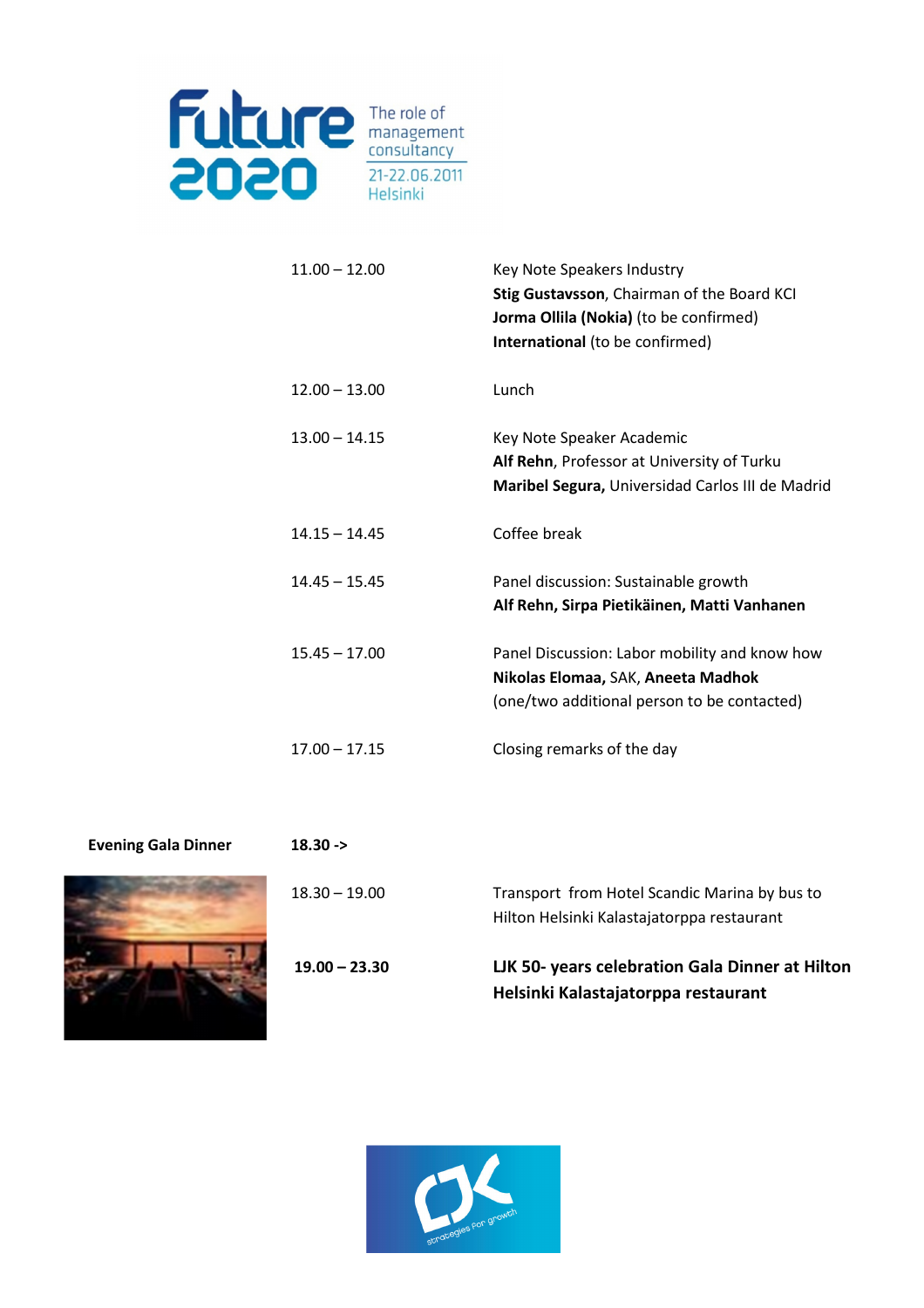

### Wednesday, June 22nd, Helsinki

| $8.50 - 9.00$   | Welcoming and the program highlights of the day<br>Kim Karme, President of the Finnish Management<br><b>Consultants Association, LJK</b>                                                                                                                                                                                                                    |
|-----------------|-------------------------------------------------------------------------------------------------------------------------------------------------------------------------------------------------------------------------------------------------------------------------------------------------------------------------------------------------------------|
| $9.00 - 10.30$  | <b>Situation of Management Consultancy</b><br>in North America, Asia, Australia and Europe<br>Gil Gidron, FEACO Chair<br>Drumm McNaughton, Chairman of the Institute of<br>Management Consultants in USA<br>Aneeta Madhok, ICMCI Chair<br>Timothy Millar, Chairman of Management<br>Consultants in Australia<br>and a presentation from Japan (speaker tbc) |
| $10.30 - 10.45$ | Coffee break                                                                                                                                                                                                                                                                                                                                                |
| $10.45 - 11.45$ | Key Note Speaker Academic<br>Mika Aaltonen, Research Director at Aalto<br>University                                                                                                                                                                                                                                                                        |
| $11.45 - 12.45$ | Lunch                                                                                                                                                                                                                                                                                                                                                       |
| $12.45 - 13.30$ | The role of ethics and values in leadership and<br>management<br>John Vikström, former Archbishop of Finland<br>Anne Berner, Chairperson of Finnish Family Firms<br><b>Association (FFFA)</b>                                                                                                                                                               |
| $13.30 - 14.30$ | Panel Discussion on Ethics and Values<br>Anne Berner, John Vikström, Mika Aaltonen                                                                                                                                                                                                                                                                          |
| $14.30 - 15.00$ | End of official conference<br><b>Closing remarks</b>                                                                                                                                                                                                                                                                                                        |